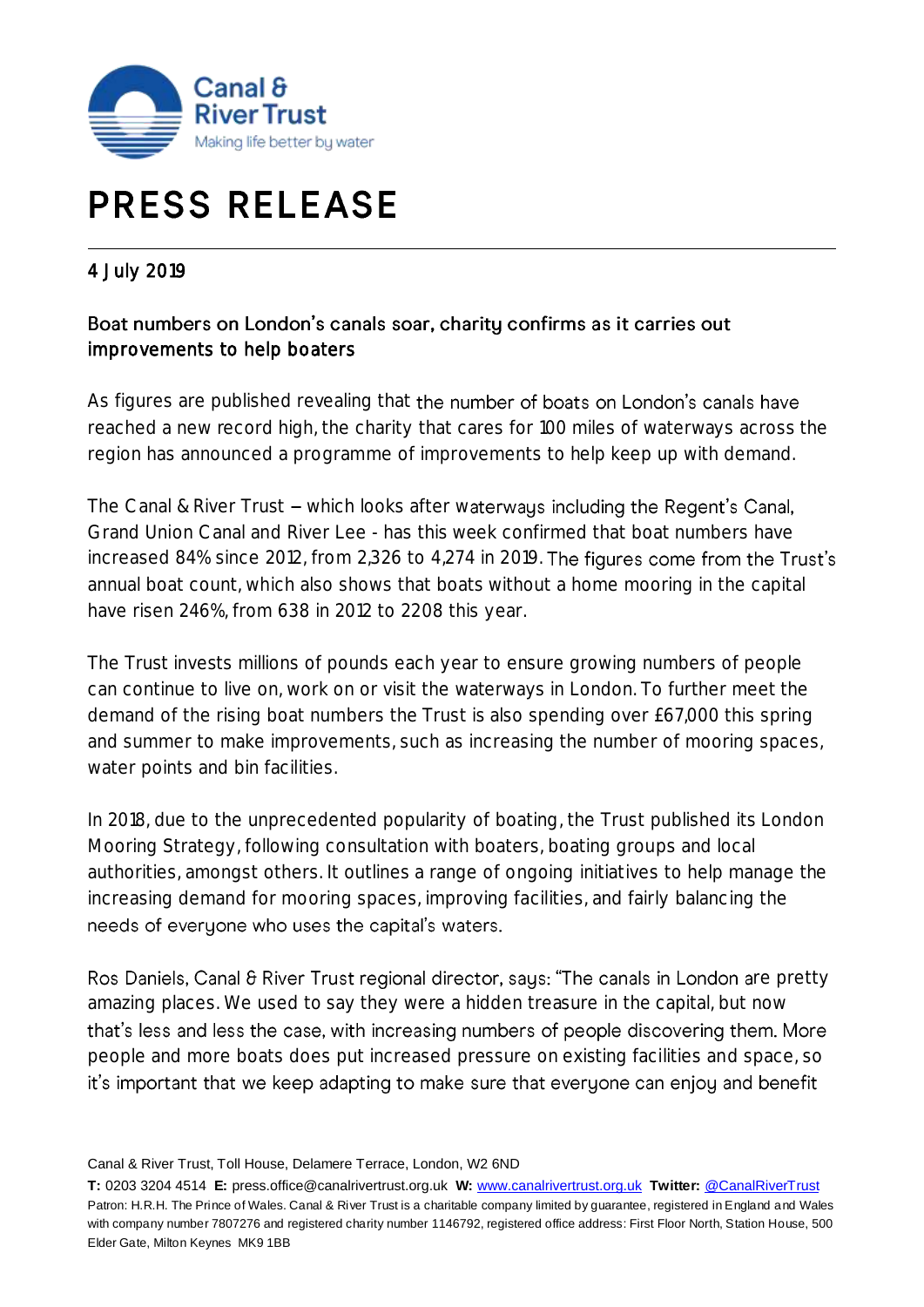#### Page 2 of 3

from the waterways. For example, we've made tens of thousands of pounds of improvements in the last few months alone which have been designed to make the experience of living on or visiting the waterways just a little bit easier. This is alongside the money we generate and invest to make sure the canals are open and continue to improve.

"The canals are a great part of London life, like linear parks weaving through the city. They're an antidote to the busy city, a great place to slow down and relax. Boating is such a brilliant way of life, but we always remind people to do their research before considering a life afloat. It's hard work, almost like having a part time job, with plenty of hidden costs. Our advice is to only buy a boat if you're ready to embrace the lifestyle."

For more information about the Canal & River Trust, including the 2,000 miles of waterways it cares for nationwide and how you can volunteer with or donate to the charity, visit canalrivertrust.org.uk

The full London Mooring Strategy, with a detailed breakdown of the improvements, can be found at [canalrivertrust.org.uk/londonmooringstrategy](https://canalrivertrust.org.uk/londonmooringstrategy)

## **Ends**

## Notes to editors

For more media information contact [joe.coggins@canalrivertrust.org.uk](mailto:joe.coggins@canalrivertrust.org.uk) 020 3204 4410

Boat numbers on our waters have increased 84% since 2012:

|          | Total boats in London |
|----------|-----------------------|
| Mar 2012 | 2326                  |
| Mar 2013 | 2581                  |
| Mar 2014 | 2964                  |
| Mar 2015 | 3255                  |
| Mar 2016 | 3662                  |
| Mar-2017 | 4001                  |
| Mar-2018 | 4098                  |
| Mar-2019 | 4274                  |

Boats without home moorings have increased by 246%:

| Year | Total |
|------|-------|
| റവറ  |       |